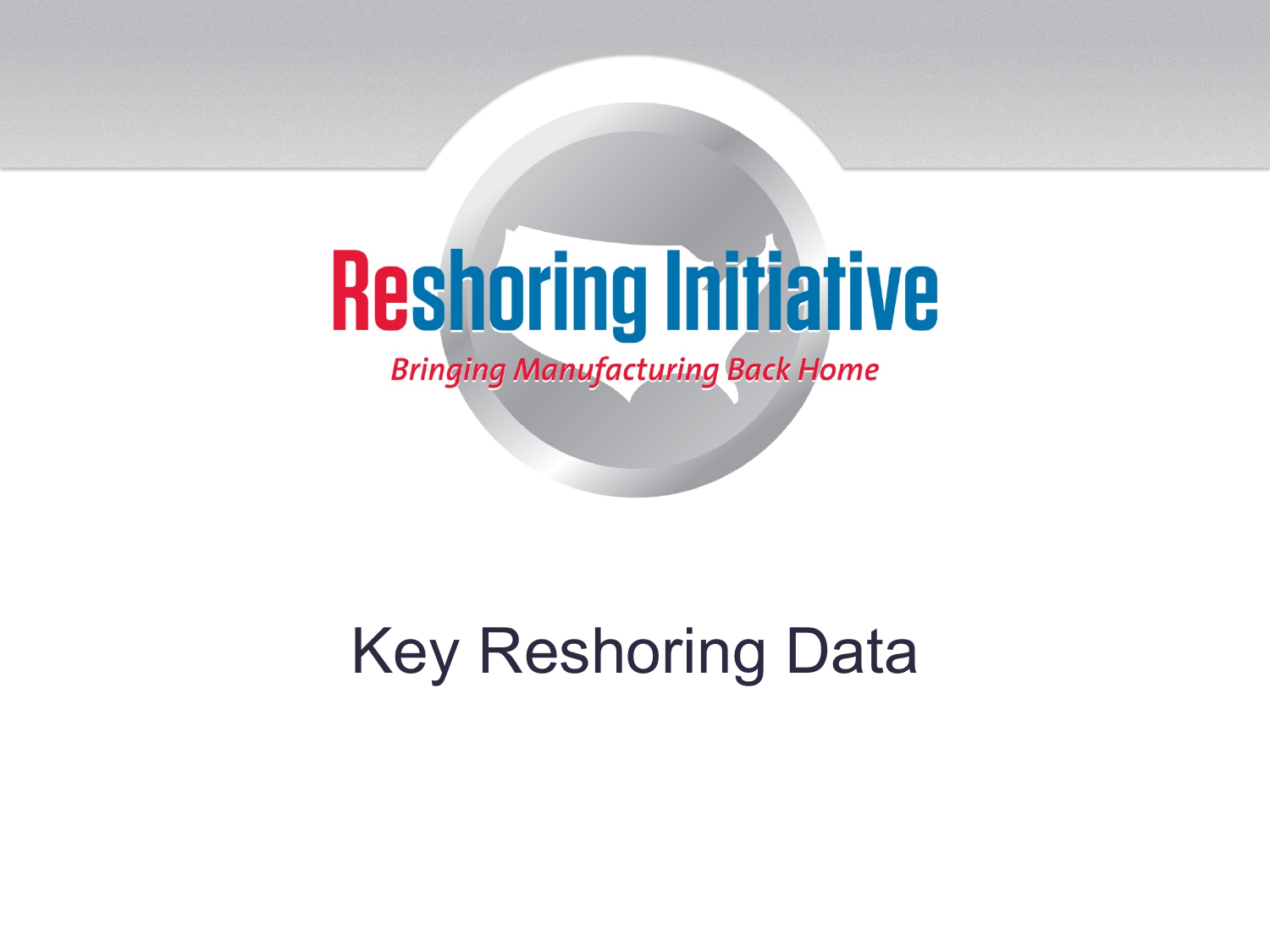

#### The Bleeding has Stopped!

|                    | <b>Manufacturing Jobs/Year</b> |               |          |  |  |  |  |
|--------------------|--------------------------------|---------------|----------|--|--|--|--|
|                    | 2003                           | 2013          | % Change |  |  |  |  |
| <b>New</b>         | $^{\sim}$ 150,000*             | 30,000-       | $-70%$   |  |  |  |  |
| Offshoring         |                                | 50,000*       |          |  |  |  |  |
| <b>New</b>         | $2,000*$                       | 30-40,000*    | 1,500%   |  |  |  |  |
| Reshoring          |                                | $\ast$        |          |  |  |  |  |
| <b>New FDI</b>     | 10,000*                        | 20,000<br>**  | 100%     |  |  |  |  |
| (Foreign           |                                |               |          |  |  |  |  |
| <b>Direct</b>      |                                |               |          |  |  |  |  |
| Investment)        |                                |               |          |  |  |  |  |
| Net Jobs           | $~7 - 140,000$                 | $~7 + 10,000$ | N/A      |  |  |  |  |
| <b>Gained from</b> |                                |               |          |  |  |  |  |
| <b>Offshore</b>    |                                |               |          |  |  |  |  |

\* Estimated \*\* Calculated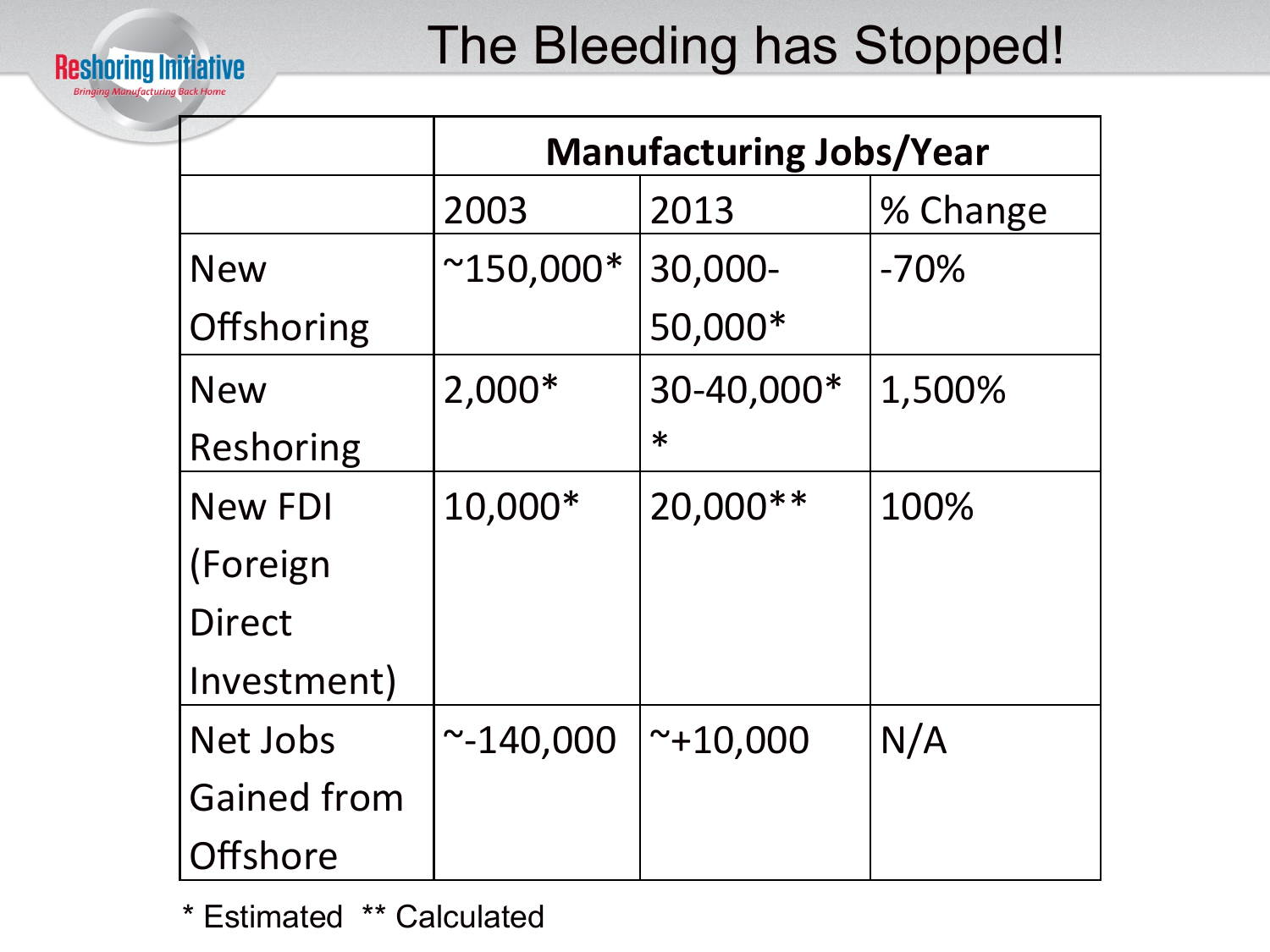### **Industries**

| <b>Reshoring Initiative</b>             | II IUUSU IES                      |                 |  |  |  |  |
|-----------------------------------------|-----------------------------------|-----------------|--|--|--|--|
| <b>Bringing Manufacturing Back Home</b> |                                   | <b>Reshored</b> |  |  |  |  |
|                                         | <b>Industry</b>                   | <b>Cases</b>    |  |  |  |  |
|                                         | Electronics/Appliances/Components | 41              |  |  |  |  |
|                                         | Computer/Electronic               | 26              |  |  |  |  |
|                                         | Apparel                           | 24              |  |  |  |  |
|                                         | <b>Hobbies</b>                    | 23              |  |  |  |  |
|                                         | Transportation                    | 22              |  |  |  |  |
|                                         | Plastic/Rubber                    | 18              |  |  |  |  |
|                                         | <b>Fabricated Metal</b>           | 18              |  |  |  |  |
|                                         | Machinery                         | 16              |  |  |  |  |
|                                         | <b>Medical</b>                    | 15              |  |  |  |  |
|                                         | <b>Wood Products</b>              | 14              |  |  |  |  |
|                                         | Energy                            | 8               |  |  |  |  |
|                                         | <b>Chemicals</b>                  | $\overline{4}$  |  |  |  |  |
|                                         | Castings                          | 3               |  |  |  |  |
|                                         | Primary metal                     | $\overline{2}$  |  |  |  |  |
|                                         | Non-metallic mineral products     | 1               |  |  |  |  |
|                                         | Other: primarily food, services,  |                 |  |  |  |  |
|                                         | and home and office products      | 20              |  |  |  |  |

Source: *Reshoring Initiative Library, March 2014.*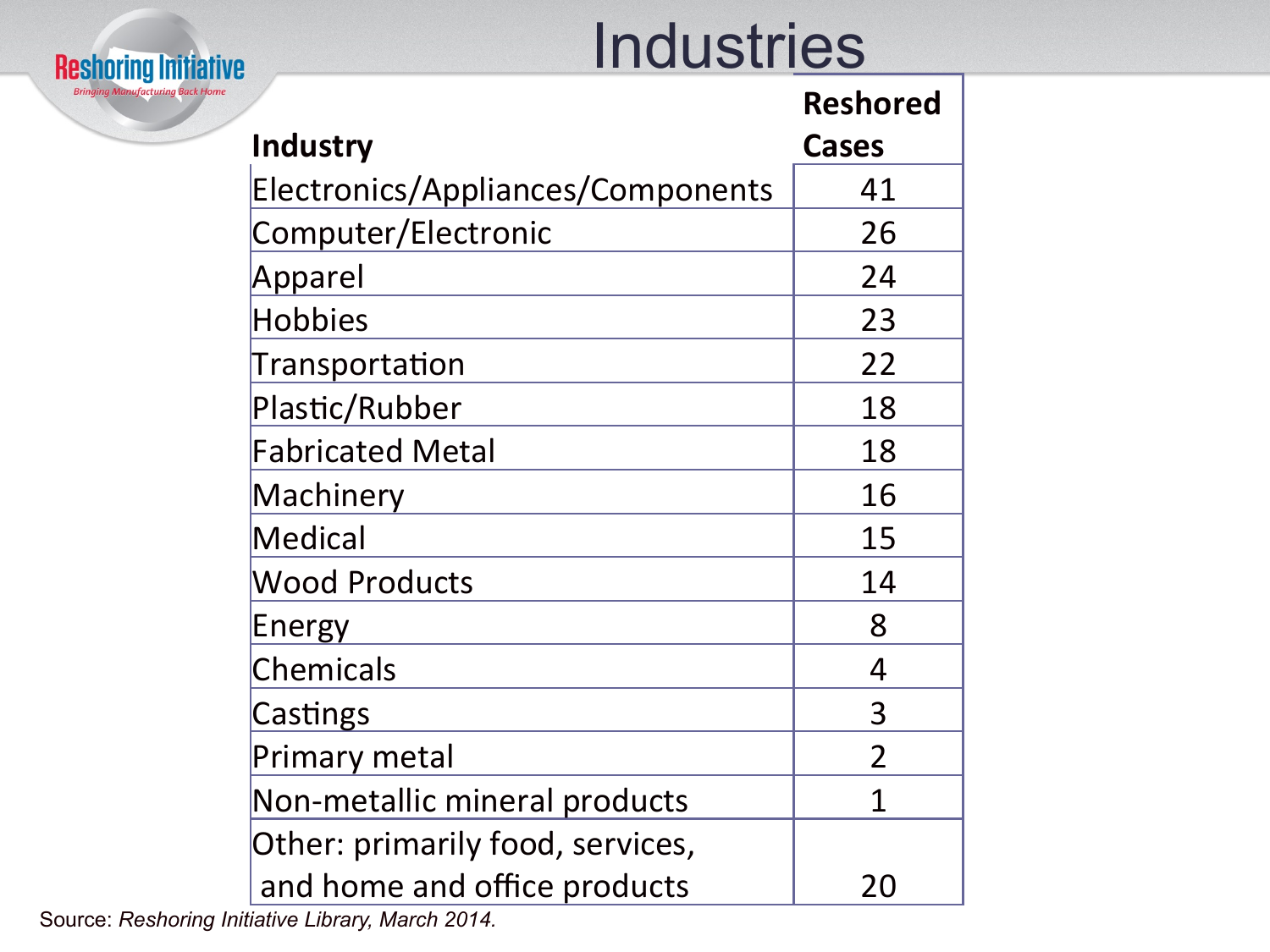# Negative Issues Offshore

| <b>Negative Issues</b>                                        | # Cases |
|---------------------------------------------------------------|---------|
| Lead time                                                     | 111     |
| Quality/rework/warranty                                       | 109     |
| <b>Rising wages and Currency Variation</b>                    | 88      |
| Freight cost                                                  | 82      |
| Total cost                                                    | 49      |
| Inventory                                                     | 37      |
| IP risk/ Supply chain interruption risk                       | 29 each |
| Delivery                                                      | 28      |
| Communications                                                | 18      |
| Green considerations/Loss of control                          | 15 each |
| Travel cost/time                                              | 14      |
| Price                                                         | 5       |
| Difficulty of innovation/product differentiation/Regulatory   | 4 each  |
| compliance                                                    |         |
| Burden on Staff, Emergency air freight, Political instability | 2 each  |
| Employee turnover, Strained offshore relationships, Natural   | 1 each  |
| ldisaster risk                                                |         |

Source: *Reshoring Initiative Library, March 2014.*

**Reshoring Initiative** 

**Bringing Manufactu**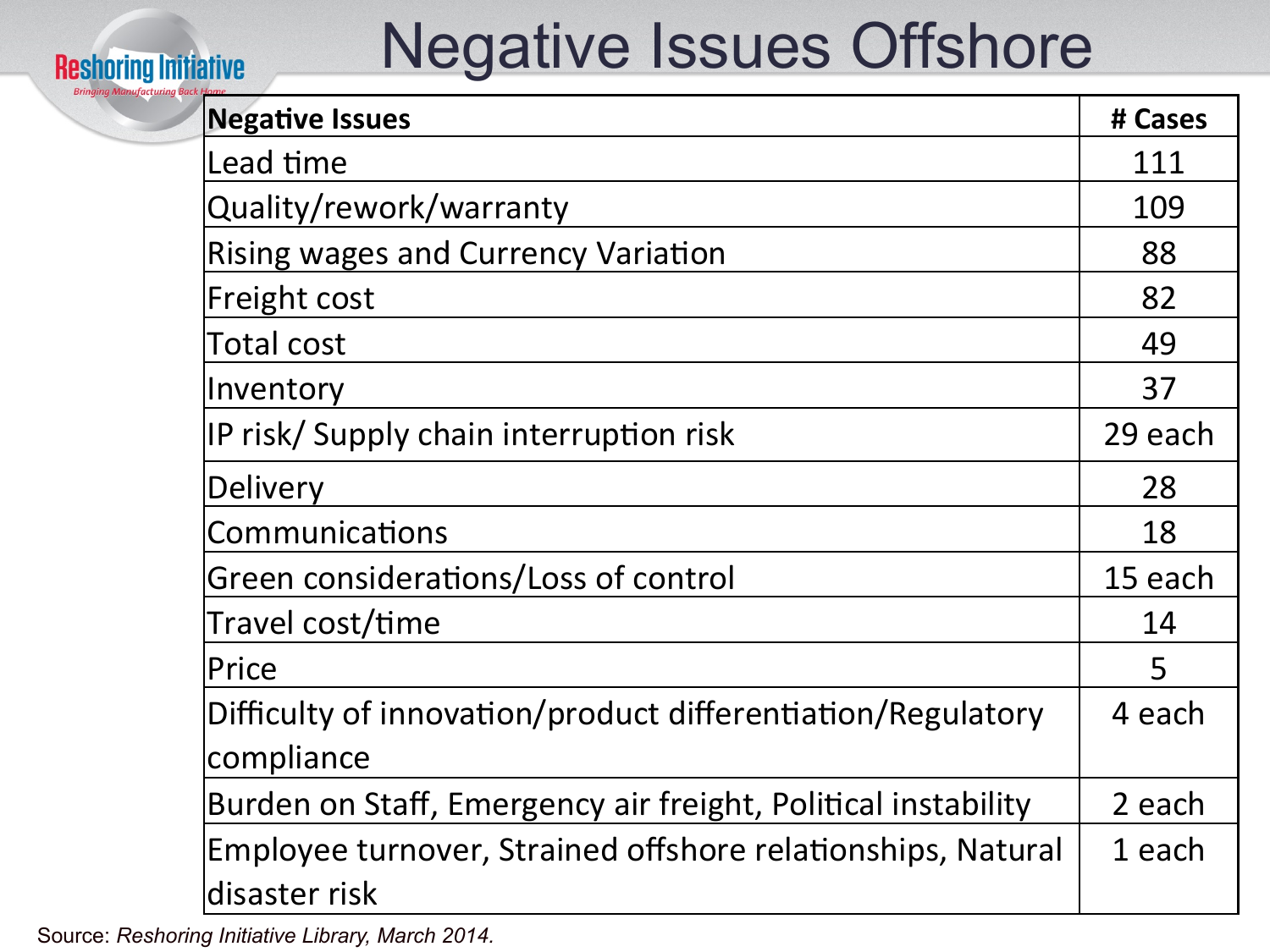**Reshoring Initiative** 

# Positive Reasons to Reshore

| <b>Positive Reasons to Reshore</b> | # Cases |
|------------------------------------|---------|
| Skilled workforce                  | 87      |
| Image/brand                        | 80      |
| <b>Government incentives</b>       | 79      |
| Automation/Technology/3D           | 57      |
| printing                           |         |
| U.S. energy prices                 | 49      |
| Re-design                          | 41      |
| Higher productivity                | 36      |
| R&D                                | 35      |
| Lean                               | 27      |
| Eco-system synergies               | 22      |
| Infrastructure                     | 20      |
| <b>Customer responsiveness</b>     | 14      |
| Lower real-estate/construction     | 8       |
| Labor concessions                  | 7       |

Source: *Reshoring Initiative Library, March 2014.*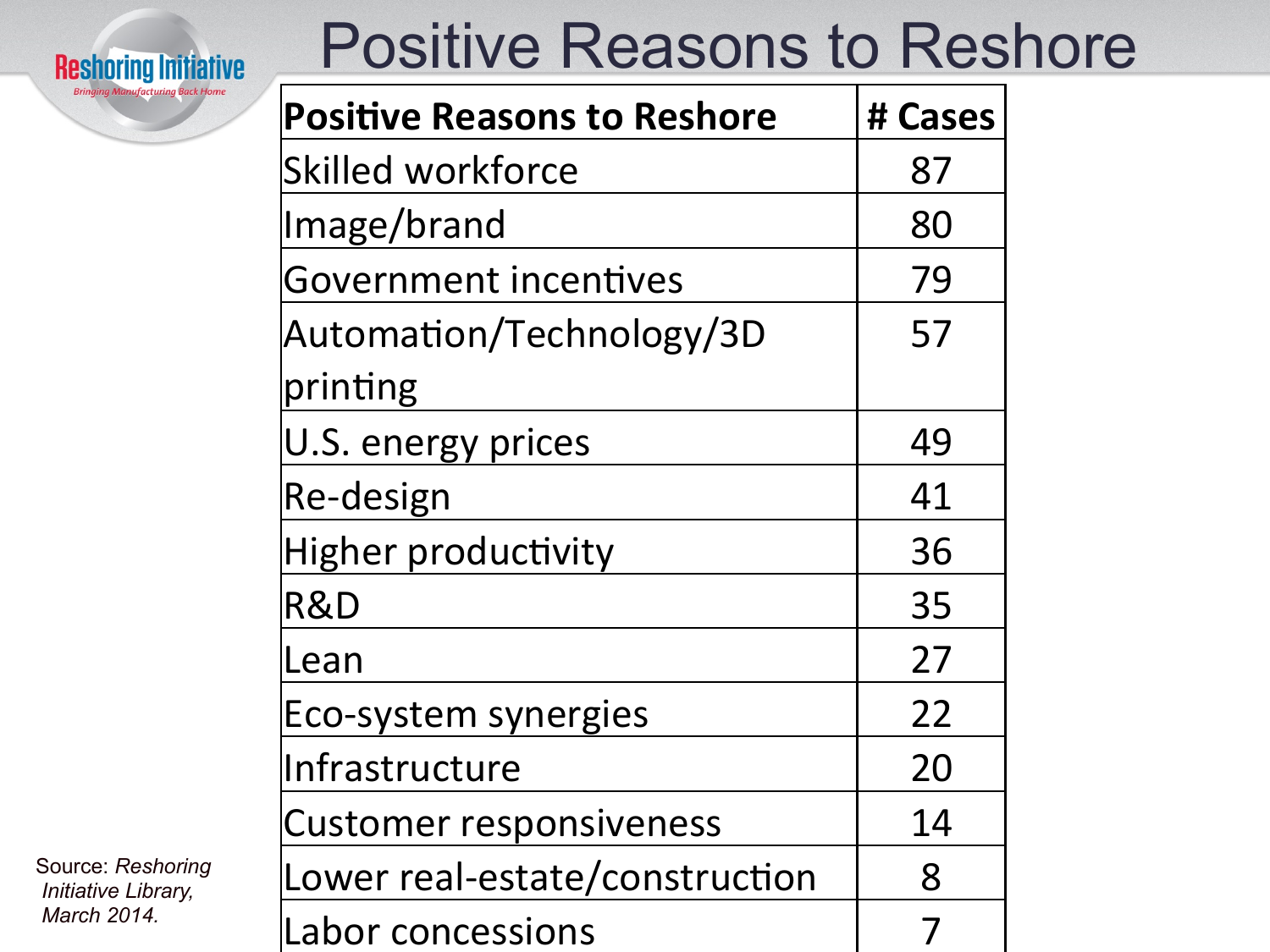

### Countries From Which Reshored

|                          | Reshored       |                       | <b>Reshored</b> |
|--------------------------|----------------|-----------------------|-----------------|
| Country                  | <b>Cases</b>   | <b>Global Regions</b> | Cases           |
| China                    | 135            | Asia                  | 165             |
| Mexico                   | 20             | North America         | 26              |
| India                    | 11             | <b>Western Europe</b> | 6               |
| Canada                   | 6              | <b>Eastern Europe</b> | $\overline{2}$  |
| Japan                    | 5              | South America         |                 |
| Taiwan                   | 5              | Africa                |                 |
| Korea                    | 3              |                       |                 |
| Hungary                  | $\overline{2}$ |                       |                 |
| Vietnam                  | $\overline{2}$ |                       |                 |
| Germany, France, Brazil, |                |                       |                 |
| Spain, Netherlands,      |                |                       |                 |
| Italy, Egypt, Indonesia, |                |                       |                 |
| UK, Singapore, Malaysia, |                |                       |                 |
| Sri Lanka, Australia     | 1 each         |                       |                 |

Source: *Reshoring Initiative Library, March 2014.*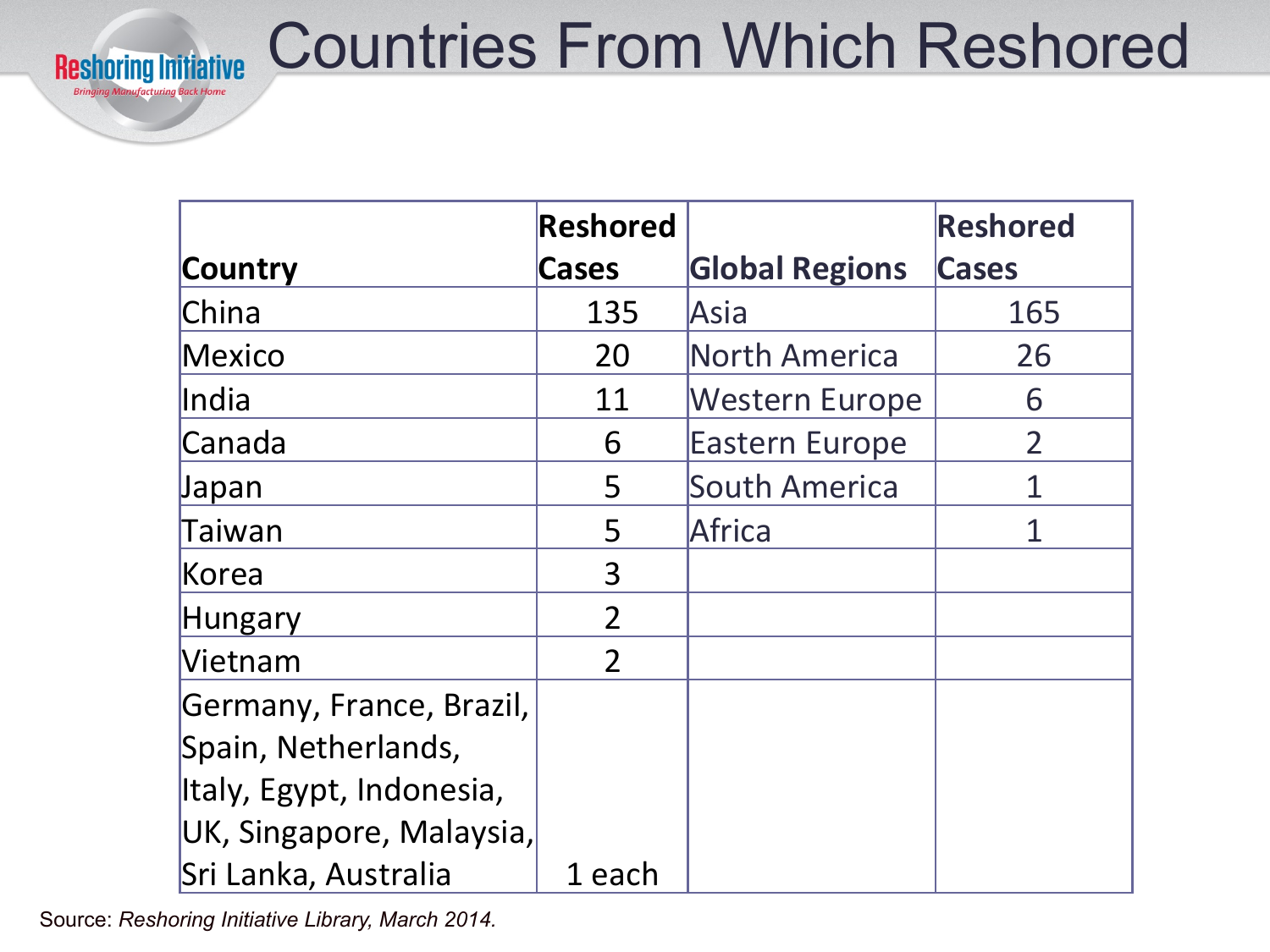

#### Jobs Reshored by State

|              |      |                  | Avg.<br>Jobs/   |               |      |                  | Jobs/           |                |                |                  | Avg.<br>Jobs/   |
|--------------|------|------------------|-----------------|---------------|------|------------------|-----------------|----------------|----------------|------------------|-----------------|
| <b>State</b> | Jobs | <b>Companies</b> | <b>Facility</b> | State         | Jobs | <b>Companies</b> | <b>Facility</b> | <b>State</b>   | Jobs           | <b>Companies</b> | <b>Facility</b> |
| <b>SC</b>    | 7780 | 7                | 1111            | <b>AZ</b>     | 700  | $\overline{2}$   | 350             | R <sub>l</sub> | 200            | 2 <sup>1</sup>   | 100             |
| MI           | 6721 | 13               | 517             | <b>FL</b>     | 611  | 12               | 51              | IA             | 193            | $\overline{2}$   | 97              |
| <b>CA</b>    | 6014 | 28               | 215             | <b>MA</b>     | 598  | 10               | 60              | <b>WA</b>      | 150            | 3                | 50              |
| <b>KY</b>    | 4612 | 5                | 922             | <b>MS</b>     | 540  | 5                | 108             | <b>MO</b>      | 150            | 6                | 25              |
| <b>TX</b>    | 3712 | 12               | 309             | <b>UT</b>     | 464  | 6                | 77              | <b>MD</b>      | 90             | 6                | 15              |
| <b>OH</b>    | 3611 | 18               | 201             | <b>AL</b>     | 397  | 4                | 99              | <b>MN</b>      | 64             | 9                | $\overline{7}$  |
| <b>GA</b>    | 3005 | $\overline{7}$   | 429             | WI            | 342  | 11               | 31              | <b>MT</b>      | 25             | $\mathbf{1}$     | 25              |
| ΤN           | 2490 | 11               | 226             | <b>NJ</b>     | 335  | $\overline{3}$   | 112             | <b>DE</b>      | $\overline{0}$ | $\overline{2}$   | $\Omega$        |
| <b>NY</b>    | 1089 | 17               | 64              | IN            | 320  | 5                | 64              | <b>VA</b>      | $\mathbf 0$    | 1                | $\overline{0}$  |
| <b>NC</b>    | 1020 | 14               | 73              | PA            | 279  | 11               | 25              | <b>CT</b>      | $\overline{0}$ | $2^{\circ}$      | $\Omega$        |
| ID           | 1000 | $\overline{2}$   | 500             | <b>AR</b>     | 210  | 4                | 53              | <b>ME</b>      | $\overline{0}$ | 1                | $\overline{0}$  |
| <b>KS</b>    | 1000 | $\overline{2}$   | 500             | $\mathsf{IL}$ | 205  | 9                | 23              | <b>VT</b>      | $\overline{0}$ | $\overline{2}$   | $\overline{0}$  |
| <b>CO</b>    | 738  | 6                | 123             | <b>NH</b>     | 200  | $\mathbf 1$      | 200             | <b>ND</b>      | $\mathbf 0$    | 1                | $\overline{0}$  |

Sources: Reshoring Initiative Library, August 31, 2014.

Cases 2007 through 8/31/14.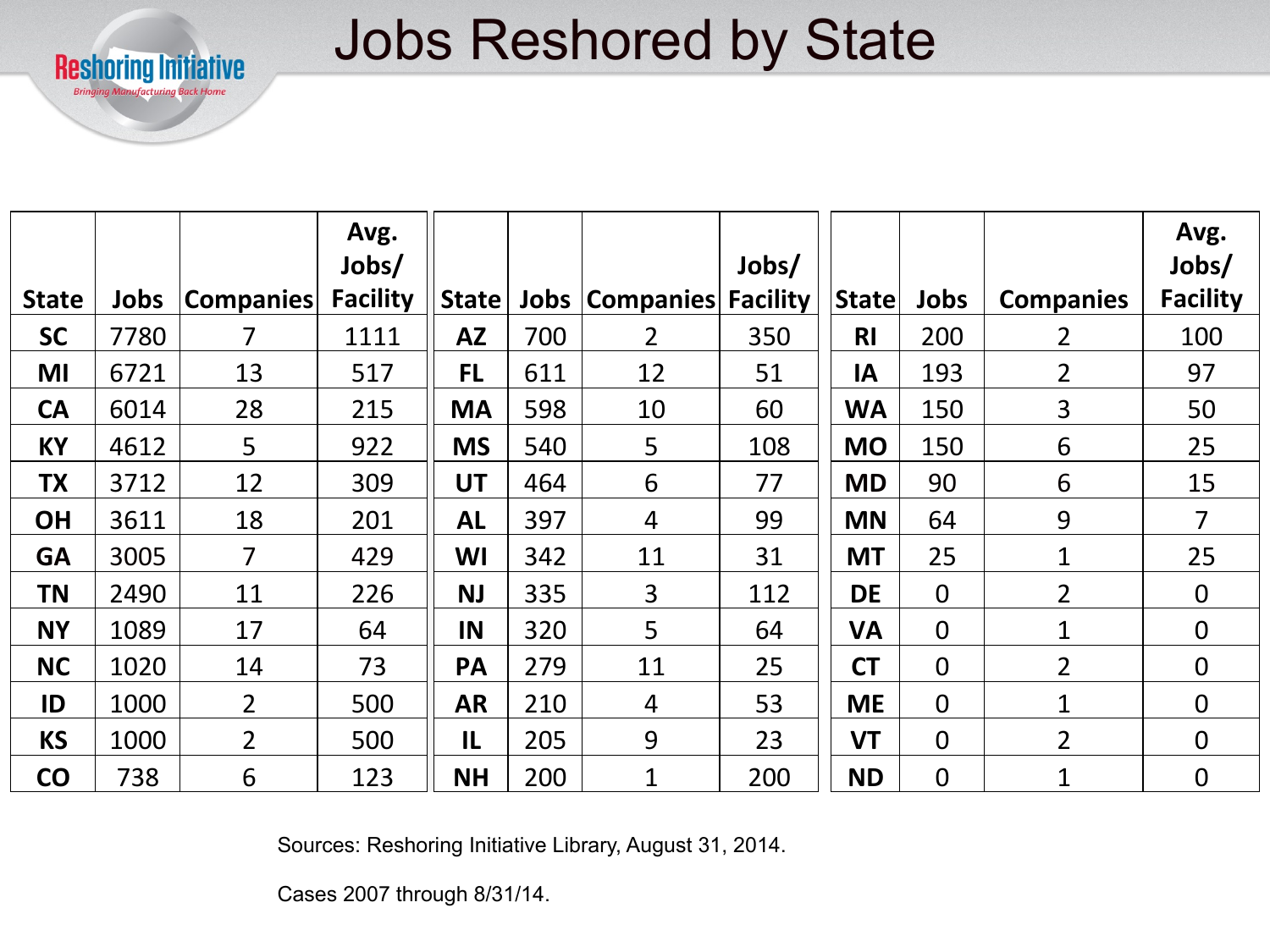

#### • [Click here to view the full presentation.](http://www.reshorenow.org/to-reshore-or-offshore-how-to-objectively-decide.pdf)